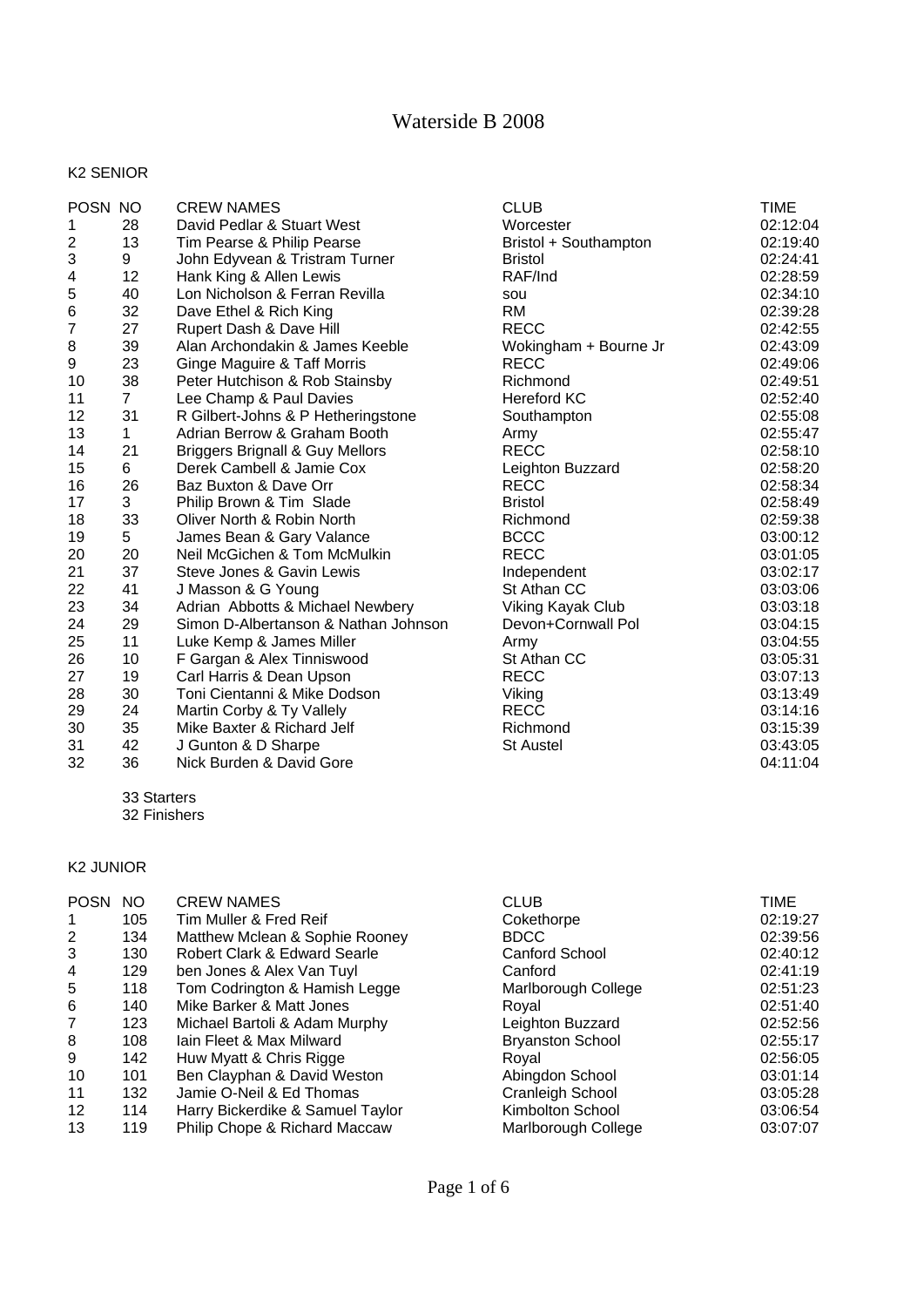| 120 | <b>Charlie Carne &amp; Oliver Powess</b> | Marlborough College      | 03:07:41 |
|-----|------------------------------------------|--------------------------|----------|
| 100 | Alexander Cary & George Krasovitskiy     | wey                      | 03:09:09 |
| 128 | Bruce Buckland-Wilson & James Illman     | L. Wandsworth College    | 03:09:31 |
| 109 | Rory Trow & Jay Yates                    | <b>Bryanston School</b>  | 03:10:10 |
| 111 | George Beverly & David Curtis            | Kimbolton School         | 03:11:35 |
| 104 | Alex Fowler & Thomas Ledward             | <b>Bedford School</b>    | 03:12:29 |
| 107 | Scott Eggelhoefer & Sebastian Street     | <b>Bryanston School</b>  | 03:13:37 |
| 122 | J Frome & A Quinan                       | Marlborough College      | 03:16:59 |
| 102 | James Leonard & Carl Lofthouse           | Pangbourne               | 03:17:08 |
| 141 | Oliver Batty & Will Jones                | Royal                    | 03:17:53 |
| 125 | Frazer Bashford & Will Merrett           | <b>Cranleigh School</b>  | 03:24:33 |
| 138 | Ross Palmer & Mark Perry                 | <b>Churches Col</b>      | 03:24:49 |
| 117 | George Bentail & Jeremy Chappel          | Marlborough College      | 03:26:13 |
| 113 | Edward Brown & Barnaby Spink             | Kimbolton School         | 03:31:04 |
| 126 | Will Dixon-H & James Hislop              | <b>Cranleigh School</b>  | 03:32:10 |
| 137 | Robbie Bilsland & Tom Livingstone        | Churches Col             | 03:32:42 |
| 112 | Edward Brough & David Middleton          | Kimbolton School         | 03:37:39 |
| 136 | Will Morrison & Jack Privett             | Churches Col             | 03:44:19 |
| 116 | Olly Alsop & Alex Clayton-P              | Marlborough College      | 03:45:36 |
| 124 | Robert Hardwick & Rowley Sims            | Cranleigh School         | 03:53:10 |
| 135 | Tim Culwick & Spencer Withrington        | Churcher's College       | 03:55:26 |
| 121 | P Fleck & J Linnet                       | Marlborough College      | 04:01:07 |
| 139 | John Freemantle & James Taylor           | <b>Basingstoke Canal</b> | Retired  |
|     |                                          |                          |          |

37 Starters

35 Finishers

#### K2 LADIES

| <b>POS</b>     | N NO | <b>CREW NAMES</b>                | <b>CLUB</b>              | <b>TIME</b> |
|----------------|------|----------------------------------|--------------------------|-------------|
| 1              | 164  | Naomi Smith & Isobel Smith       | <b>BAS</b>               | 02:48:20    |
| $\overline{2}$ | 169  | Fern Cotterill & Cathy Howell    | Nottingham               | 02:54:00    |
| 3              | 163  | Liz Murnaghan & Tracy Rees-Clark | <b>Basingstoke Canal</b> | 02:57:45    |
| 4              | 160  | Alison Auld & Bethan Davies      | Wev                      | 02:59:12    |
| 5              | 162  | Cathy Johnson & Kelly Sapsford   | Banbury/Viking           | 03:13:45    |
| 6              | 177  | Lindsay Close & Helen Jamieson   | Southampton              | 03:18:05    |
| 7              | 174  | Rachel Meredith & Hannah Missen  | Bradford On Avon         | 03:29:01    |
| 8              | 176  | Fiona Adie & Anna Simmons        | Roval                    | 03:30:00    |
| 9              | 171  | Amy Kelly & Ella Singleton       | Cranleigh School         | 03:34:33    |
| 10             | 166  | G Bickerdike & C Valletta        | Kimbolton School         | 03:40:19    |
| 11             | 161  | Catherine Caton & Sharon Firmin  | <b>Banbury</b>           | 03:43:21    |
| 12             | 173  | Laura Giles & Jenny Gower        | Falcon                   | 03:47:54    |
| 13             | 172  | Sarar Tessler & Tessa Watson     | Cranleigh School         | 03:48:13    |
| 14             | 170  | Hannah Culshaw & Olivia Roberts  | Cranleigh School         | 03:50:12    |
| 15             | 175  | Erica Henson                     |                          | 03:51:45    |
| 16             | 167  | Nicola Cave & Amy Hucklesby      | Kimbolton School         | 03:52:52    |
| 17             | 168  | Helen Bowers & Helen Casey       | Wargrave                 | 05:14:00    |

17 Starters

17 Finishers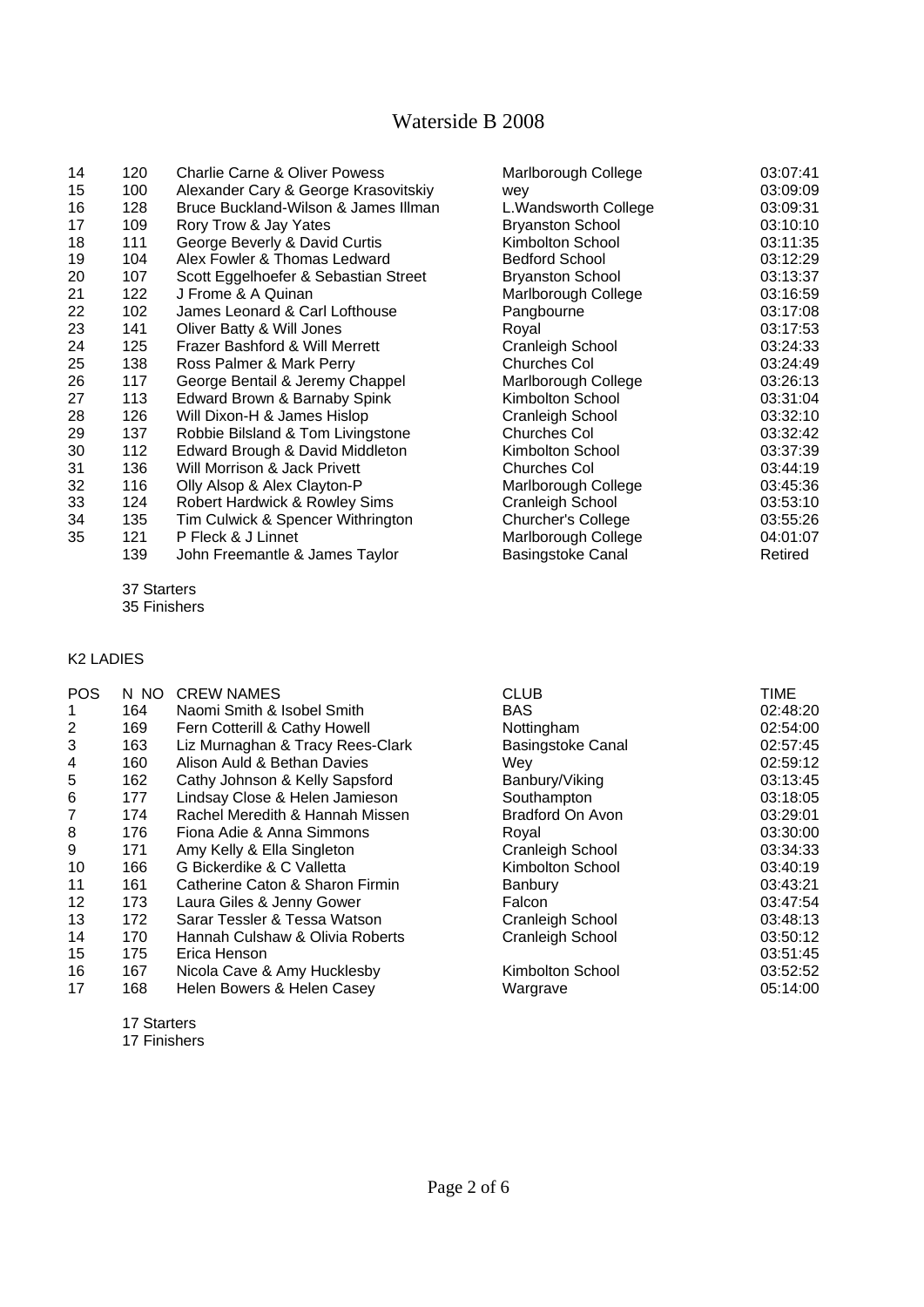#### K2 VETERAN

| <b>POSN</b>    | NO. | <b>CREW NAMES</b>                 | <b>CLUB</b>              | TIME     |
|----------------|-----|-----------------------------------|--------------------------|----------|
| 1              | 198 | Peter Maycock & Andrew Maycock    | Exeter                   | 02:17:23 |
| 2              | 206 | Richard Lewis & Kieth Owen        | Bradford On Avon         | 02:24:25 |
| 3              | 199 | Steve Rance & Steve Willis        | Southampton              | 02:32:26 |
| 4              | 209 | Nick Daniels & Peter Mainprize    | Reading                  | 02:38:51 |
| 5              | 201 | Mike Carpenter & Andy Worth       | Exeter                   | 02:39:55 |
| 6              | 204 | Tony Potterton & Keith Simpson    | Reading                  | 02:43:22 |
| $\overline{7}$ | 194 | Graham Durk & Bill Jaggs          | Pool Harbour             | 02:45:33 |
| 8              | 210 | P Domaw & S Wilkins               | Chelmsford               | 02:45:58 |
| 9              | 192 | Jeremy Clarke & Dave Rudd         | Tonbridge                | 02:45:59 |
| 10             | 218 | Andy Boxall & John Dobbs          | Ealing                   | 02:50:21 |
| 11             | 196 | Graham Forrester & Mike Purchas   | Bradford On Avon         | 02:57:39 |
| 12             | 191 | Richard Cook & Richard Palmer     | Chelmsford               | 03:05:10 |
| 13             | 197 | John Houston & Robin Oakley       | Hemel Hempstead          | 03:11:26 |
| 14             | 202 | Melanie Murphy & Ray Pearce       | Banbury                  | 03:14:53 |
| 15             | 208 | Mark Dyer & Alan Taylor           | <b>BCCC</b>              | 03:18:41 |
| 16             | 207 | geoff Barber & Orlando Elmhirst   | Solihull                 | 03:22:17 |
| 17             | 195 | Kevin Dower & Stephen Phillips    | ADJ CC                   | 03:23:34 |
| 18             | 212 | Julian Glasspole & Edmund Simpson | Ind/Caversham            | 03:25:12 |
| 19             | 211 | Simon Jewers & Allen Westerby     | Poole Harbour            | 03:44:48 |
| 20             | 200 | Ian Mattison & Peter Wigg         | Basingstoke Canal        | 03:45:36 |
| 21             | 193 | Debbie Carpenter & Howard Smith   | <b>Basingstoke Canal</b> | 03:51:02 |
| 22             | 203 | Nick Clooke & Paul Harvey         | Yealm GIG                | 04:12:03 |
| 23             | 213 | Simon Bones & Jon Nield           | Independent              | 04:13:54 |

23 Starters

23 Finishers

### K2 MIXED

| POSN NO |     | <b>CREW NAMES</b>                  | <b>CLUB</b>      | <b>TIME</b> |
|---------|-----|------------------------------------|------------------|-------------|
| 1       | 260 | Sue Gray & Dan Seaford             | Reading          | 02:27:49    |
| 2       | 275 | Simon Dark & Alison Dark           | Bradford On Avon | 02:31:48    |
| 3       | 266 | Nanette Kelly & Piran Shelley      | Richmond         | 02:31:50    |
| 4       | 256 | Fiona Hunter & Tim Scott           | norwoch          | 02:32:47    |
| 5       | 247 | Sarah Hannon & Paul Yates          | Wev              | 02:33:36    |
| 6       | 240 | Zoe Bettridge & Robert Knott       | <b>Bristol</b>   | 02:35:53    |
| 7       | 246 | James Hinves & Martine Huisman     | Southampton      | 02:38:14    |
| 8       | 248 | John Ince & louise Neale           | Tonbridge        | 02:42:09    |
| 9       | 241 | Mark Bragg & Susi Moessner         | Independent      | 02:42:31    |
| 10      | 274 | Michael Bannister & Loiuse Linnell | Maidstone        | 02:51:27    |
| 11      | 253 | Neil McLeod & Joanne Webb          | Southampton      | 02:52:56    |
| 12      | 270 | Kathy Birch & Earl Hewitt          | Wokingham        | 02:52:57    |
| 13      | 249 | Joseph Lo & Helen Lo               | Southampton CC   | 02:53:07    |
| 14      | 259 | Gail Battison & Paul Toomey        | Reading          | 02:53:49    |
| 15      | 268 | Alan Farrance & Shirine Voller     | Hemel Hempstead  | 02:55:28    |
| 16      | 254 | Ian McLean & Katie Wood            | <b>Banbury</b>   | 02:58:18    |
| 17      | 262 | Matthew Hodgkinson & Coralie Vial  | <b>RCC</b>       | 03:00:08    |
| 18      | 279 | Lorraine Martin & Dean Martin      | Tonbridge CC     | 03:00:26    |
| 19      | 272 | Jane Smith & Ian bowditch          | Ealing           | 03:01:35    |
| 20      | 255 | jason Dyer & Katie Lambert         | <b>BCCC</b>      | 03:03:55    |
| 21      | 243 | Bethany Goodlad & Steve Goodlad    | Leighton Buzzard | 03:04:15    |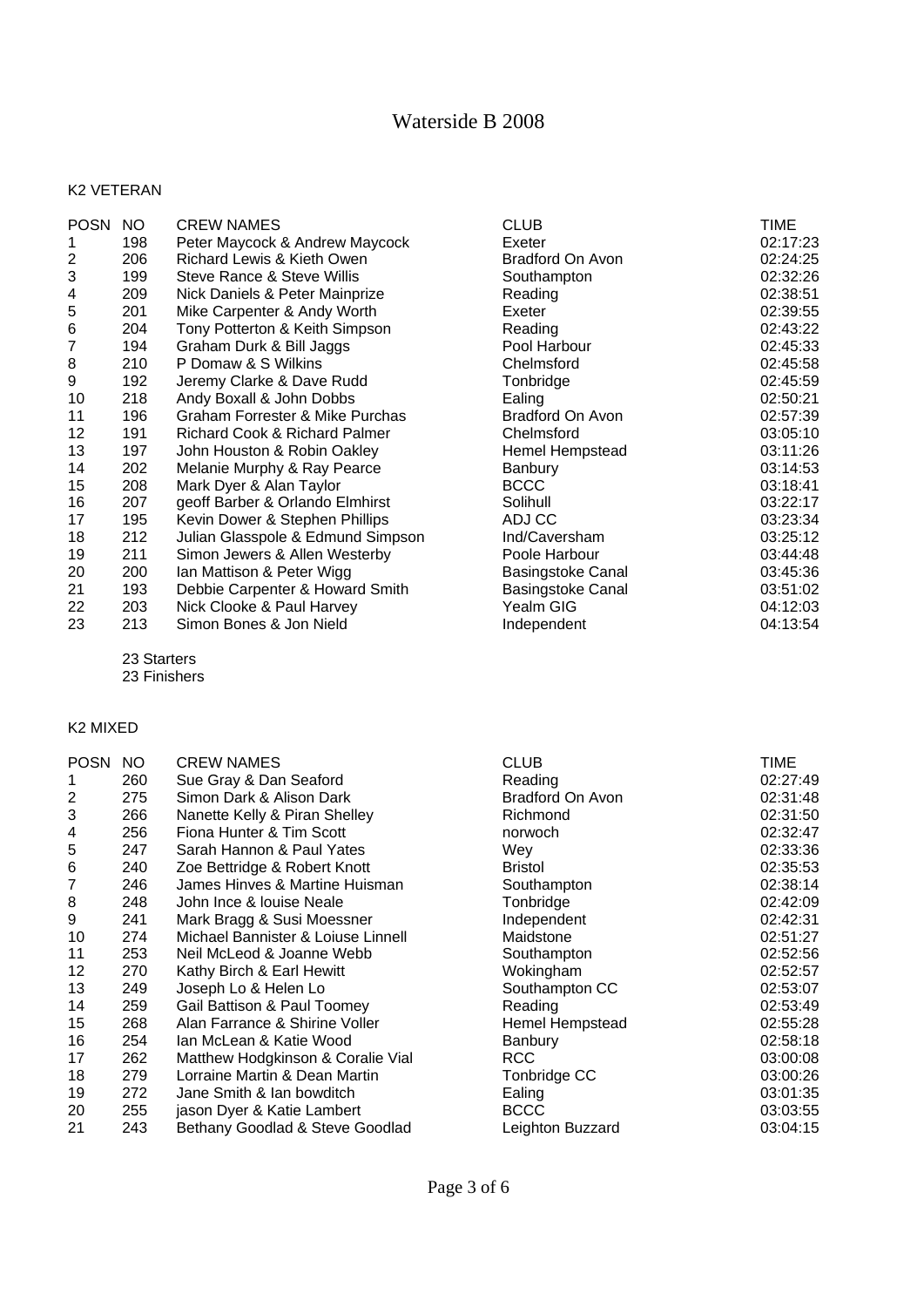| 22 | 261 | Billy Butler & Anna Rigge                 | Falcon                  | 03:07:11 |
|----|-----|-------------------------------------------|-------------------------|----------|
| 23 | 267 | Klaudia Galucka & Julien Grouteau         | Richmond                | 03:13:03 |
| 24 | 273 | Michael O'Riordan & Charlotte Turner      | Royal Hosp Sch          | 03:13:10 |
| 25 | 265 | Joe Myers & Emma Pickett                  | <b>Churchers Col</b>    | 03:16:23 |
| 26 | 258 | Phil Parker & Sally Peers                 | <b>Cranleigh School</b> | 03:16:48 |
| 27 | 271 | Ian Clark & Jemima Johnstone              | Richmond                | 03:19:22 |
| 28 | 269 | <b>Richard Dutton &amp; Claire Wilson</b> | Richmond                | 03:19:43 |
| 29 | 251 | Chris Stevens & Angela Williams           | Cheltenham CC           | 03:30:54 |
| 30 | 244 | Christine Grosart & Kevin Hilton          | Independent             | 03:34:25 |
| 31 | 257 | Dominic Marcar & Alys Morgan              | Cranleigh School        | 03:34:35 |
| 32 | 263 | Lizzie Daygh & Ed Ringwood                | Churcher's College      | 03:42:20 |
|    | 264 | Jamie Dickson & Emily Williams            | <b>Churchers Col</b>    | Retired  |

33 Starters

32 Finishers

### K1 SENIOR

| <b>POSN</b>      | NO  | <b>CREW NAME</b>         | <b>CLUB</b>            | TIME     |
|------------------|-----|--------------------------|------------------------|----------|
| 1                | 296 | <b>Tom Daniels</b>       | Reading                | 02:11:46 |
| $\boldsymbol{2}$ | 282 | Owen Peake               | Reading CC             | 02:13:59 |
| 3                | 290 | Paul Burgoyne            | Hereford               | 02:19:09 |
| 4                | 289 | John Parker              | worcester              | 02:21:04 |
| 5                | 292 | Mick Doyle               | Elmbridge              | 02:21:24 |
| 6                | 295 | Michael Wright           | Exeter                 | 02:21:56 |
| 7                | 280 | lan Clark                | Nottingham             | 02:25:58 |
| 8                | 293 | John Drummond            | Reading                | 02:31:52 |
| 9                | 329 | Paul Baker               | RM                     | 02:32:20 |
| 10               | 301 | <b>Richard Hendron</b>   | Richmond               | 02:32:57 |
| 11               | 300 | Henry Hendron            | Richmond               | 02:33:21 |
| 12               | 284 | <b>Chris Preston</b>     | Elmbridge/R.Sig        | 02:38:42 |
| 13               | 305 | James Freemantle         | <b>BCCC</b>            | 02:39:25 |
| 14               | 285 | Douglas Taylor           | Integrate Paddling     | 02:45:44 |
| 15               | 291 | <b>Graham Stonehouse</b> | Richmond               | 02:53:46 |
| 16               | 283 | Mike Pigott              | Richmond               | 02:55:40 |
| 17               | 303 | Al Mason                 | AGC (ETS)              | 03:12:34 |
| 18               | 298 | Nick Morton              | Metropolitan Police CC | 03:18:09 |
| 19               | 294 | Holbrook                 | <b>HMS Quorn</b>       | 03:21:07 |
| 20               | 304 | M Smith                  | Chivenor               | 03:27:12 |
| 21               | 302 | James conway             | Independent            | 03:31:51 |
| 22               | 299 | <b>Gary Harper</b>       | Banbury                | 03:34:07 |
|                  | 306 | <b>Steve Baker</b>       | Elmbridge              | Retired  |

 23 Starters 22 Finishers

#### K1 JUNIOR

| POSN NO        |     | <b>CREW NAME</b>      | <b>CLUB</b>       | TIME     |
|----------------|-----|-----------------------|-------------------|----------|
|                | 338 | Tom Sharpe            | Exeter            | 02:22:45 |
| 2              | 335 | Mark Childerstone     | Wev               | 02:35:47 |
| 3              | 330 | Aaron Jordan          | Maidstone         | 02:36:16 |
| $\overline{4}$ | 342 | <b>Charles Wilson</b> | Ealing Canoe Club | 02:40:51 |
| 5              | 343 | Jack Sealey           | Reading           | 02:45:19 |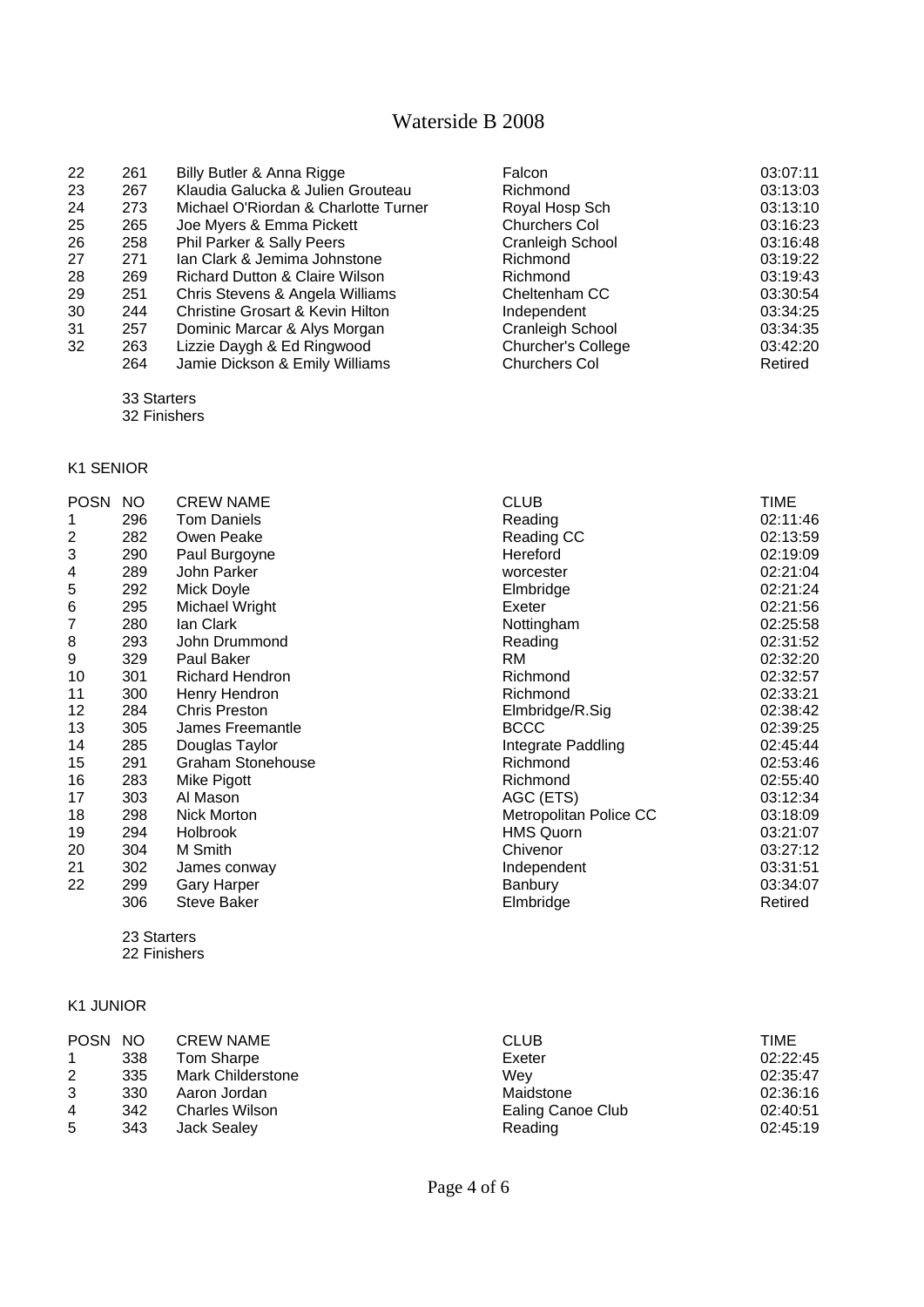| 6<br>8<br>9 | 337<br>341<br>339<br>340 | James Webster<br>Dom Cannon<br><b>Richard Lipscome</b><br>Matthew England | Bradford On Avon<br>Cokethorpe<br>wev<br>Kimbolton School | 02:51:35<br>03:03:30<br>03:07:36<br>03:31:14 |
|-------------|--------------------------|---------------------------------------------------------------------------|-----------------------------------------------------------|----------------------------------------------|
| 10          | 336                      | Craig Duff                                                                | Nottingham                                                | 03:33:23                                     |

10 Starters

10 Finishers

#### K1 LADIES

| POSN NO        |     | <b>CREW NAME</b>    | <b>CLUB</b>      | TIME     |
|----------------|-----|---------------------|------------------|----------|
| $\mathbf{1}$   | 365 | Niky Taylor         | Elmbridge        | 02:42:16 |
| $\overline{2}$ | 363 | Alison Galloway     | Reading          | 03:01:00 |
| 3              | 364 | Hannah Simmons      | Bradford On Avon | 03:09:18 |
| $\overline{4}$ | 366 | Amanda Childerstone | WEY              | 03:14:32 |
| 5              | 361 | Anita Seaford       | Reading          | 03:15:27 |
| 6              | 362 | Nicole Zahn         | Cambridge CC     | 03:36:08 |
| $\overline{7}$ | 360 | Sarah Outen         | Independent      | 03:44:01 |

7 Starters

7 Finishers

### K1 VETERAN

| <b>POS</b>     | N NO | <b>CREW NAME</b>         | <b>CLUB</b>              | TIME     |
|----------------|------|--------------------------|--------------------------|----------|
| 1              | 391  | Duncan Blyth             | Wokingham                | 02:16:04 |
| $\overline{2}$ | 402  | Paul Wells               | Richmond                 | 02:22:39 |
| 3              | 413  | Deane McIntyre           | Falcon                   | 02:29:02 |
| 4              | 410  | Ollie Harding            | Longridge                | 02:31:01 |
| 5              | 411  | Paul Edwards             | Wokingham                | 02:32:13 |
| 6              | 395  | Dave Flynn               | Taunton CC               | 02:34:57 |
| 7              | 390  | Paul Appleby             | Wokingham                | 02:39:16 |
| 8              | 397  | Alan Freer               | Wokingham                | 02:42:35 |
| 9              | 396  | Pete Ford                | Tonbridge                | 02:44:51 |
| 10             | 412  | Stephen Blackswell       | Exeter                   | 02:47:56 |
| 11             | 403  | <b>Richard Stagg</b>     | Cambridge                | 02:51:50 |
| 12             | 400  | Mark Stocker             | Poole Harbour CC         | 02:54:52 |
| 13             | 417  | <b>Kevin Littlehales</b> | <b>Bristol</b>           | 02:57:53 |
| 14             | 414  | <b>Richard Collcott</b>  | <b>Bryanston School</b>  | 03:00:18 |
| 15             | 415  | Adrian Wheeler           | Newbury                  | 03:12:40 |
| 16             | 398  | Johnathan Mudd           | <b>Basingstoke Canal</b> | 03:19:59 |
| 17             | 404  | Andy Cook                | Marlow                   | 03:20:47 |
| 18             | 407  | Dave Walsh               | Worcester                | 03:30:42 |
| 19             | 399  | <b>Antony Murr</b>       | Independent              | 03:36:25 |
| 20             | 416  | <b>Chris Gore</b>        | Chelmsford               | 03:37:03 |
| 21             | 409  | Jerry Rogers             | <b>Bedford School</b>    | 03:42:58 |
| 22             | 408  | <b>Terry Penn</b>        | Falcon                   | 03:47:27 |
| 23             | 406  | <b>Tom Westwater</b>     | Newbuy                   | 04:21:00 |
|                | 394  | Paul Elston              | Maidstone                | Retired  |

24 Starters

23 Finishers